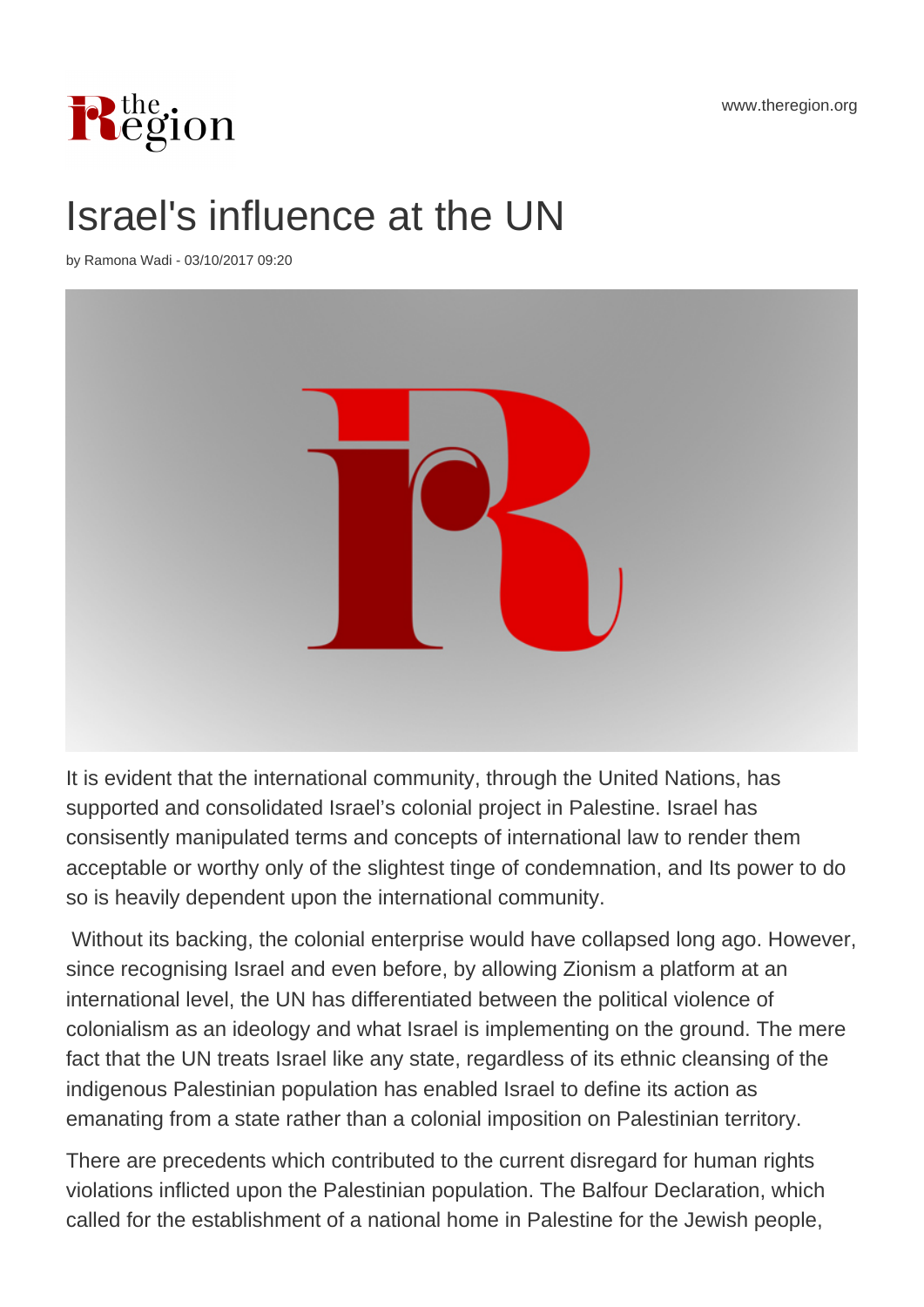can be considered the prequel upon which the UN emulated its policies. Without consulting the indigenous population,a portion over Palestine was bequeathed to the Zionists. With the Declaration incorporated into the British Mandate, the recommendation was elevated to the status of an international treaty after which, through planned immigration quotas, the Zionist movement proceeded with its plans to continue its initial colonisation of Palestine.

The 1947 Partition Plan, now hypocritically recognised by the UN as the International Day of Solidarity with the Palestinian people, rewarded Zionist colonisation with 57% of historic Palestine upon recommendations from the Peel Commission which were rejected by Palestinians. The UN decision facilitated the next step of ethnically cleansing the Palestinian population from the remaining territory. Between British and later UN promotion of colonising Palestine, Zionism availed itself of diplomatic opportunities, particularly in the aftermath of the second World War, to justify, in the eyes of the international community, the destruction of an indigenous population residing in their own land. Furthermore, Zionism was able to influence the UN due to one particular omission – there was never any consultation with Palestinians from the international organisation, hence all action was taken upon Zionist fabrications.

Such was the UN's refusal to involve the indigenous Palestinian population, that in 1948, when Zionist paramilitary gangs implemented the infamous Plan Dalet which systematically required the ethnic cleansing and forced displacement of Palestinians to establish the state of Israel, there was no objection by the UN to the bombing of Palestinian villages. The lack of interest exhibited by the UN in protecting Palestinian rights is echoed in Israel's refusal to recognise its accountability for Palestinian displacement and implementation of the Palestinian right of return, upon the grounds that the state of Israel had not yet been established when the Nakba occurred.

Eliminating the early influence, therefore, even before international acceptance and recognition were bestowed upon Israel, would impair understanding of the narrative that is unfolding at an alarming rate. It might seem that at a diplomatic level, Palestine is swiftly disappearing. To make such an observation in the present; and dissociated from history, implies novelty. This is not the case, however. What we are observing today is a continuation of the earlier process which has been catapulted into further prominence by former US President Barack Obama's last gesture prior to the end of his tenure when refusing to wield the veto power during the passing of Resolution 2334, as well as the belligerence of current US President Donald Trump.

Besides thwarting the narrative of Palestinians since the 1947 Partition Plan, Israel refused accountability and responsibility for the Nakba by claiming the absence of the colonial state at the time the Zionist paramilitaries embarked upon widespread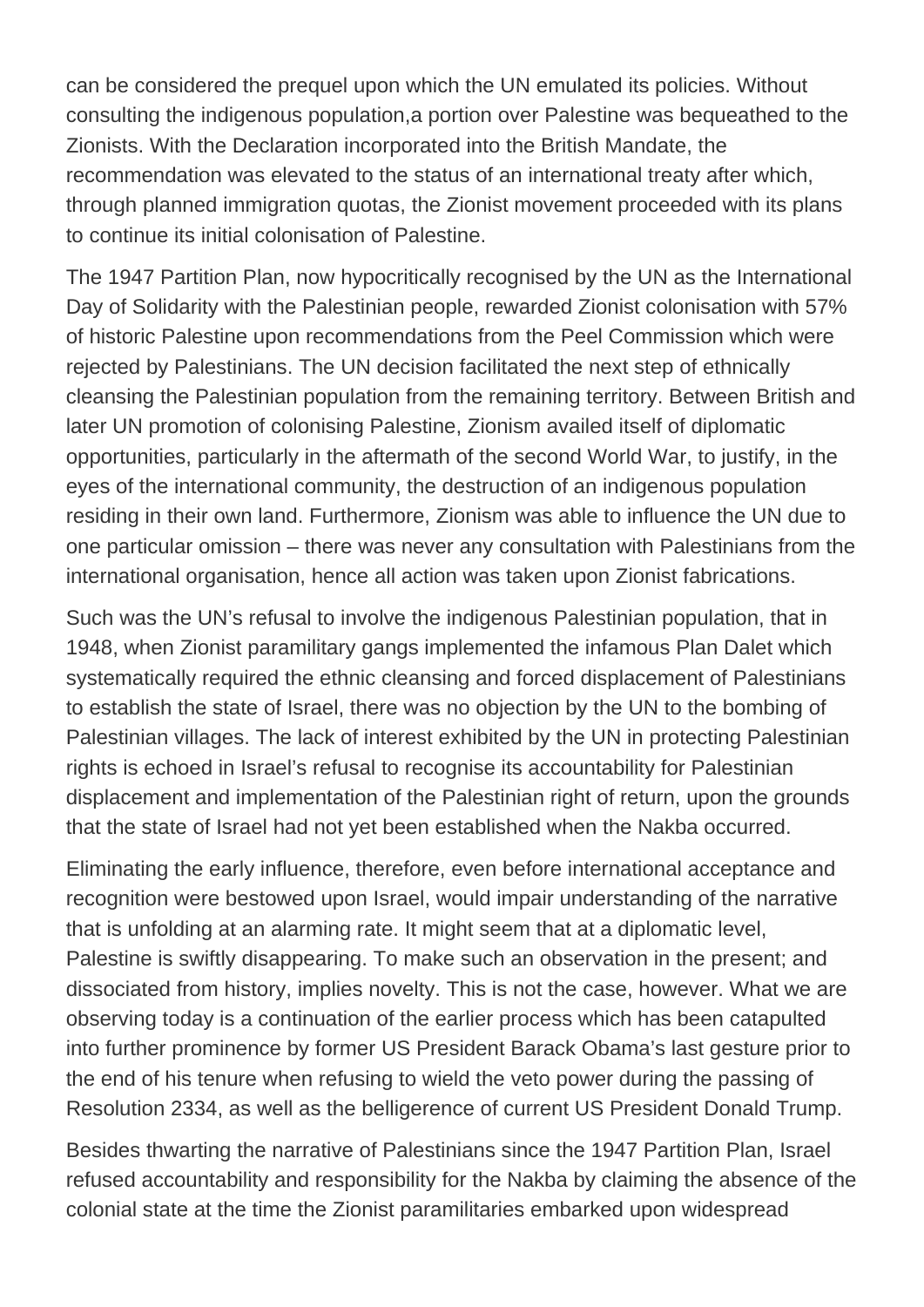torture, displacement, murder and disappearance of Palestinians. The philosophy of exclusivity and impunity, directly derived from European examples of colonialism, was embraced by the international community, given the process incorporated the elimination of Palestinians from the equation.

Inventing a state required the historical imaginary to be disseminated at the expense of the indigenous population. The Nakba, therefore, does not form part of the Israeli narrative and neither do the associated atrocities. Consolidating the absence of Palestinians in Zionist narratives aided in shaping the diplomatic process in which Palestinian rights are discussed through a colonial lens. With Israeli demands prioritised over Palestinian legitimate rights, the UN resorted to resolutions and declarations which, if analysed thoroughly, become clearly enshrined loopholes enabling Israel to impose their interpretations and, as a result, exclusion of Palestinians from their own rights.

The Palestinian right of return is one such example. While it imposes conditions upon Palestinians for return "the refugees wishing to return to their homes and live at peace with their neighbours should be permitted to do so at the latest practical date," there is no impediment to settler colonial expansion. In recent years, the elimination of the latter has resulted in Israel making diplomatic gains at the UN, due to the international community's acceptance of Israel's fabricated exclusion.

International accommodation of Israel continued with the settler colonial state making inroads at the UN. In 2014, Israel was nominated to chair the UN Special Committee on Decolonisation and joined the Western European and Others Group (WEOG). In 2016, the settler-colonial state was nominated by WEOG to assume chairmanship of the UN General Assembly's Sixth Committee, which is "the primary forum for the consideration of legal questions in the General Assembly." This year, Israeli Ambassador to the UN Danny Danon was also elected as vice president of the UN General Assembly.

With Trump's presidency, and also in light of Obama's departing and belated gesture over Resolution 2334 regarding settlement expansion, Israel has increased its lobbying at the institution, emboldened by an ally which, unlike the previous, refuses to conceal the US pro-Israel bias. The influence is exerted through two main tactics: incessant tirades against the UN for its alleged anti-Israel bias as well as joint efforts between the US and Israel to eliminate Palestine from international visibility.

There seems to be no end to the cycle of UN bashing by Israel, for which it continues to reap additional rewards in the form of diplomatic recognition. More importantly for the Israeli narrative, the current UN Secretary General Antonio Guterres has also ruled out the possibility of decolonisation while disseminating at an international level